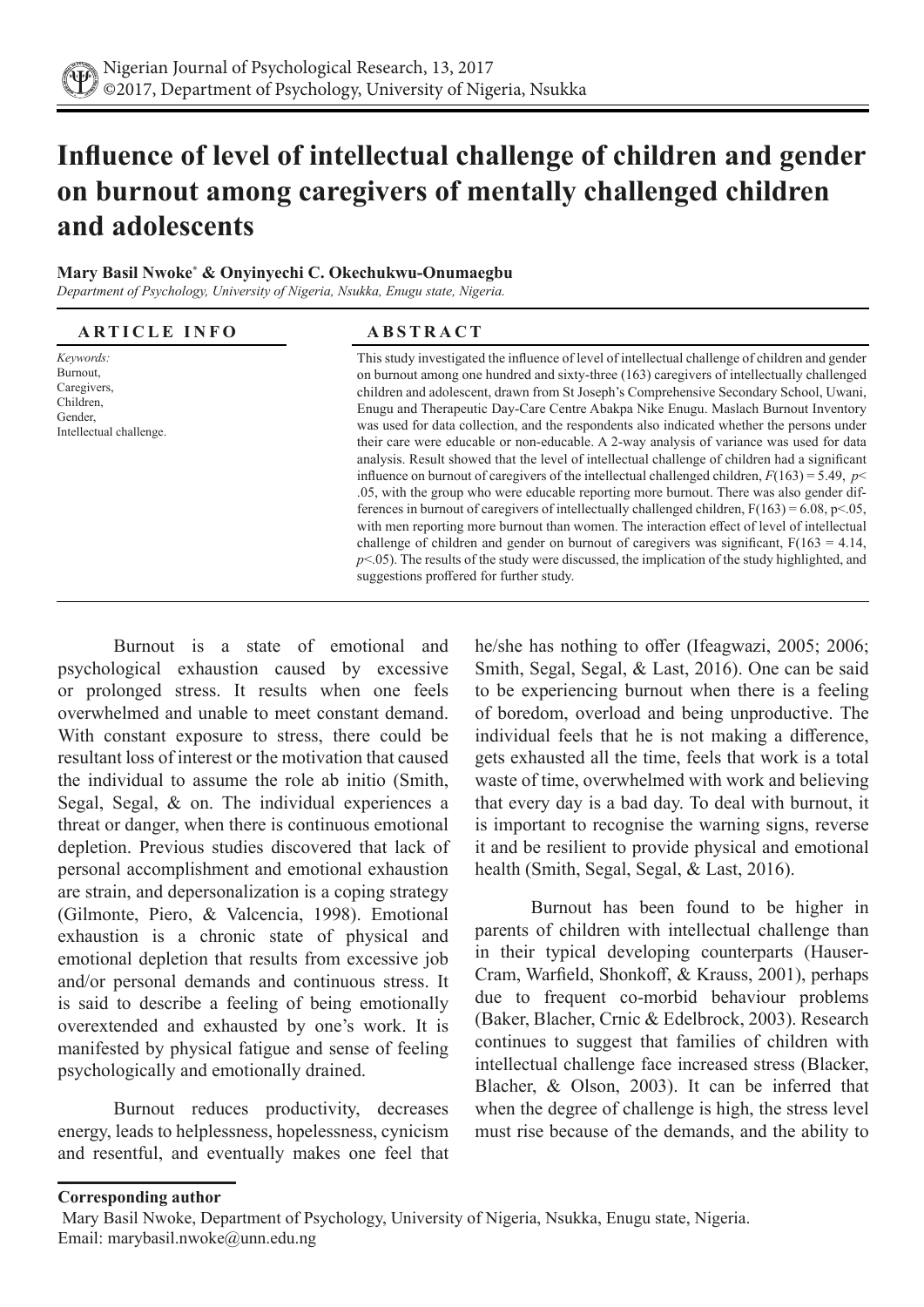withstand the stress may be affected. Maslach (1986) noted that overload and challenging behaviours also lead to emotional exhaustion. Apparently, the amount of care needed is related to the extent of the intellectual challenge. Feeding, bathing, and moving, clothing and diapering an infant is much easier physically than doing the same tasks for someone who weighs 80 pounds. The child may have more physician and other health-care appointments than a typical child and may require close medical monitoring. The child may also need to be watched to avoid inadvertent self-harm such as falling down a flight of stairs or walking into the busy street. These additional responsibilities can take a physical toll on a parent, leading to emotional exhaustion (Boyd, 2015).

In caring for the intellectually challenged children, the caregivers are very likely to overwork because of the needs that must be met. The caregivers carry on, without enough time for relaxing and socializing. They are expected to meet all the needs of the intellectually challenged. Thus, they become too many things to too many people, taking on too many responsibilities, without enough help from others and not getting enough sleep, especially when there is lack of close, supportive relationships (Smith, Segal, Segal, & Last, 2016). Studies have shown that parents of the intellectually challenged children experience more stress than those of the ones without the challenges (Baker, Blacher, Crnic, & Edelbrock, 2003). The increase in stress is due to frequent comorbid behavioural problems (Baker, Blacher, Crnic, & Edelbrock, 2003). The increase in stress is often from everyday challenge (Deater-Deckard, 2005).

Intellectually challenged children are children with special needs. Intellectually challenged individuals may require much attention because of their obvious challenges. Intellectual challenge, also referred to as Intellectual Disability (ID) or Intellectual Development Disorder (IDD) or General Disability (Ansberry, 2010), is a generalized neurodevelopmental disorder characterised by significantly impaired intellectual and adaptive functioning (Islam & Islam, 2015). Intellectual challenge may appear in infancy or may not be noticed till the child reaches school age. Some of the most common signs are delays in rolling over, sitting up, crawling or walking late, talking late or having problem talking, slowness to master activities like potty training, dressing and feeding oneself, difficulty remembering things, inability to connect action with consequences. Daily, Ardinger and Holmes (2000) noted that the signs and symptoms of intellectual challenge include: delay in oral language development, deficits in memory skills, difficulty learning social rules, difficulty with problem solving skills, delays in the development of adaptive behaviour such as self-help or self-care skills and lack of social inhibitors.

Other signs may include behavioural problems, for example, explosive tantrums and difficulty with problem-solving or logical reasoning. Children with intellectual challenge may learn to sit, walk, and talk, later than a typical child (Daily, Ardinger, & Holmes, 2000). Intellectual challenge affects about 2–3% of the general population. American Psychiatric Association, APA (2013) noted that 75–90% of the affected people have mild intellectual disability and idiopathic cases accounts for 30–50% of cases. About a quarter of cases are caused by a genetic disorder. Some of the intellectual challenges include: Autism, Down's syndrome, hearing disability and speech disability, which are most of the time lifelong. The child's needs are endless; ranging from eating, washing, going to the toilet and bathing. They tend to depend on support for life. This makes the caregivers to be tied to them. It tends to be like a routine, occupation without leave or transfer.

In education, intellectual challenge is defined by an Intelligence Quotient (IQ) score below 70, plus deficit in two or more adaptive behaviours that affect every day general living. Intelligence Quotient less than 70 is sub-average. The degree of impairment from an intellectually challenged varies widely. American Psychiatric Association (2000) categorised intellectual challenge as mild (Intelligence Quotient = 50-70%), moderate (Intelligence Quotient of 35% - 49%), severe (Intelligence Quotient of 20- 34%), and profound (Intelligence Quotient less than 20%). To diagnose an intellectually disabled child, professionals look at the IQ and the adaptive skills (APA, 2013). Intellectual Disabilities Education Act (IDEA) is a federal law in USA that guides how early intervention and special educational services are provided to infants, toddlers, children and youth with disabilities (Salvador- Carulla, Reed, & Vaez-Azizi, 2011). It is usually caused by numerous factors such as: Genetic conditions e.g. Down's syndrome, problems during pregnancy e.g. Foetal Alcoholic Syndrome, Rubella in pregnancy, problem at birth like brain damage from hypoxia, diseases like measles, whooping cough, meningitis, mercury poisoning, lead poisoning, Iodine deficiency, and malnutrition (APA, 2000). Knowing about intellectual disability is an important step towards containing it. There is no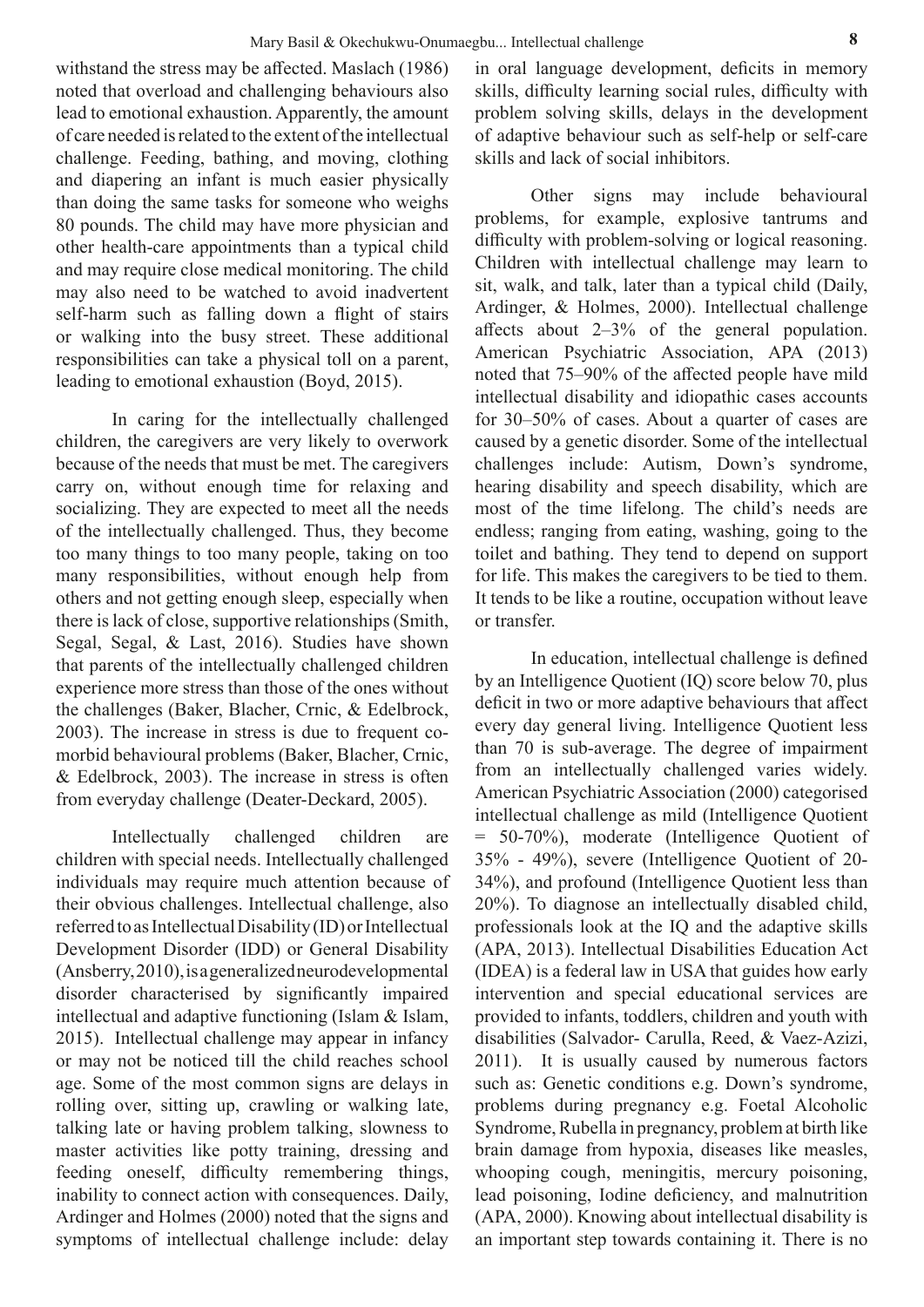outright cure, but most of the time the challenge can be managed.

In the field of special education, intellectual disability is classified into two: (a) the educable intellectually challenged have Intelligence Quotient of  $50 - 70$ . They can get to late elementary school. (b) Non-educable or trainable intellectually disabled have IQ of below 50. They can be trained to attend to their personal hygiene and to acquire some skills in sheltered workshops. The caregivers are the individuals that take care of the intellectually challenged children. They include fathers, mothers, sisters, brothers, aunts, uncles, house helps, teachers and neighbours who care for these special children. In this study, the intellectually challenged is classified into: Educable and Non-educable. The mild and moderate group are the educable ones, while the severe and profound ones are non- educable.

The degree of disability could also affect resilience in the caregiver, as the more severe the challenge, the higher the need and demands on the caregiver. Challenging behaviours are related to severity of disability. When the disability is severe, the demands made on the caregivers are also high. The intensity, frequency or duration of challenging behaviours put a strain on the resilience of the care givers. The physical safety of the person or others is likely to be placed in serious jeopardy (Emerson, 1995). It has been argued that resilience is not a trait, nor should it be considered an adjective to describe an individual (Luther & Zelazo, 2003). It is more a process that incorporates contextual elements, the population of interest, the specific risk involved, the promoting factors and the outcomes (Fergus & Zimmerman, 2005). When the level of intellectual challenge is low, the caregivers are more likely to exhibit a greater degree of resilience unlike in severe intellectual challenge. Studies have also shown that the parents of children with intellectual challenge are at greater risk of increased symptomatology. The absence of such distress may be considered resilience and a characteristic of well-being of these families (Fergus & Zimmermann, 2005). Resilience can be learned like a skill. Once one is not resilient, that is, unable to bounce back, then emotional exhaustion can occur.

A study by Diamet (2009) showed that the mothers of children with higher level of behavioural problems had the most pronounced profile of chronic stress, which is consistent with the symptoms of burnout. Similarly, Giallo, Wood, Jellet and Porter (2013) reported that mothers of Autistic Spectrum Disorder (ASD) children showed the potential of experiencing greater burnout than the mothers of children without the challenge. On the contrary, Mills (2010) found that staff exposed to children with more challenging behavior reported less burnout than the caregivers who had less of the challenge. There is paucity of research on influence of level of intellectual challenge of children on burnout among caregivers of mentally challenged persons in Nigeria. Therefore, the present study seeks to add to the literature in this regard.

Gender is the second factor to be examined in relation to burnout in this study. Momsen (2010) defines gender as the socially acquired notions of masculinity and feminity by which men and women are identified. According to Eagly and colleague (Eagley & Crowley, 1986; Eagly, 1987) there may be gender differences in shared experiences of men and women. The males tend to use adaptive coping strategies that focus on the immediate problems (Eagly & Crowly, 1987). Their strategies are externalised and most of the time include direct action, distraction and positive self-instruction (Hampel & Petermann, 2005, 2006). Evidence has also shown that females cope by seeking social support and utilizing social resources. Females may be more inclined than the males in seeking support (Eagly & Crowly, 1987). Males tend to make use of adaptive coping strategies that focus on immediate problems. Strategies are externalised and include direct action, distraction and positive self-instruction (Hampel & Petermann, 2006). Gender has been found to have effect on resilience thus they may not get emotionally exhausted easily by caring for the intellectually challenged children. The coping strategies of males are different from those of females (Gross, 2010). Koester (2015) stated that what it means to be a woman is to be powerless; it is considered to be quiet, accommodating and obedient, while being manly is to exercise powerover, that is to get others to do what they are expected to do. Caregivers are more likely to experience stress if they are female.

There is paucity of research on gender differences in burnout among caregivers of mentally challenged persons in Nigeria. Therefore, the present study seeks to add to the literature in this regard.

The researchers hypothesised as follows:

1. There will be no significant difference in burnout among caregivers of the intellectually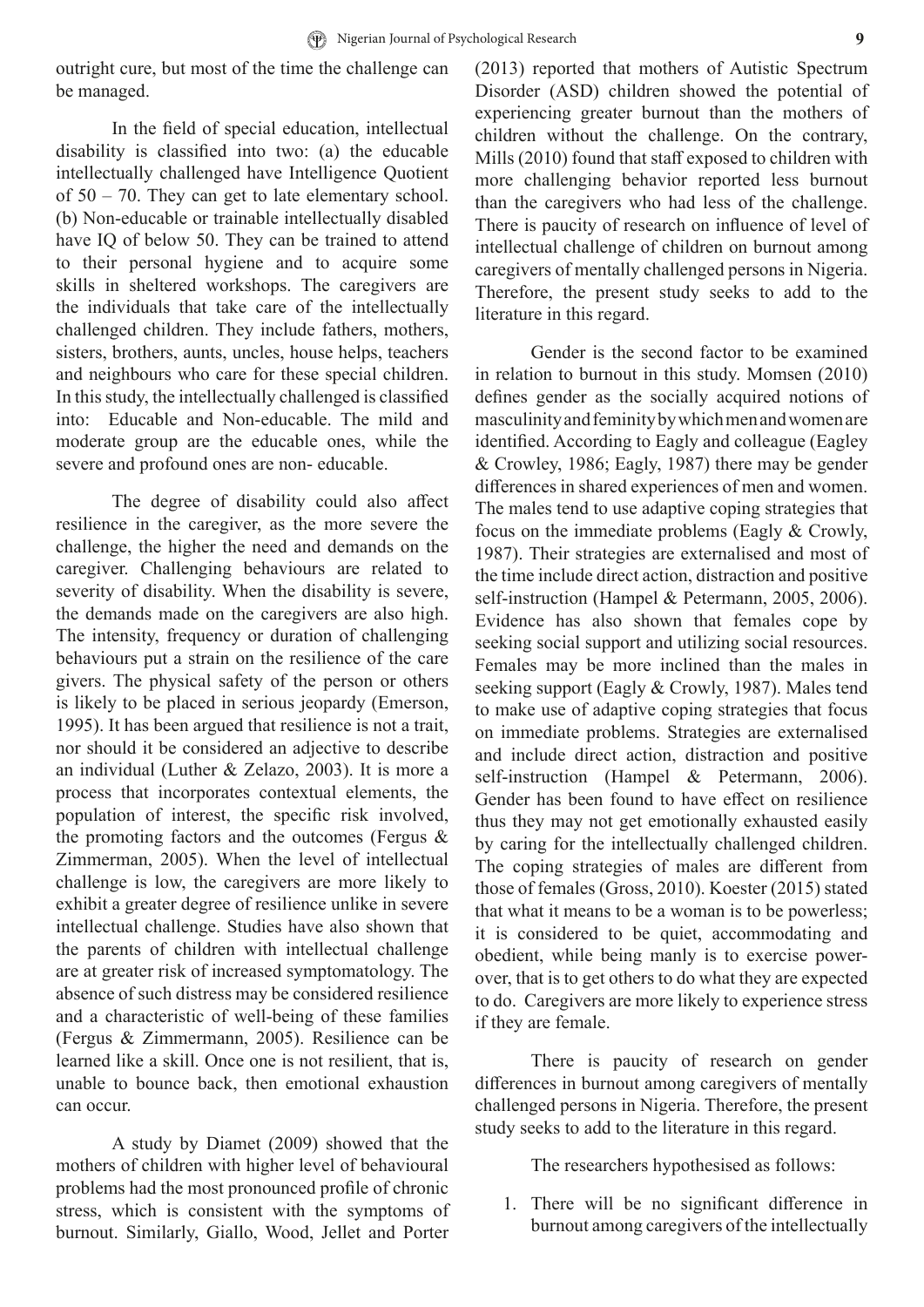challenged children of educable and noneducable children andn adolescents.

2. There will be no significant difference in burnout among male and female caregivers of the intellectually challenged children.

## **Method**

# **Participants and procedure**

Participants in this study comprised one hundred and sixty-three (163) caregivers of intellectually challenged children. Participants were drawn from two schools - St Joseph's Comprehensive Secondary School Uwani, Enugu (*n* = 16), and Therapeutic Day-Care Centre, Abakpa Nike Enugu  $(n = 147)$ . Participants comprised of teachers, parents, siblings and helpers of the intellectually challenged persons. The participants consisted of 91 males and 72 females. The second author approached the principals of the two selected schools with an identification letter from the Department of Psychology, University of Nigeria, Nsukka, and sought the approval of the principals for their staff to take part in the study. With the permission to conduct the study, the researcher approached the caregivers of intellectually challenged children in the schools and solicited their consent to fill the questionnaires and also to help them distribute and collect from other parents/caregivers at home. Thereafter, the properly filled and returned questionnaires were used for data analysis.

# **Instrument**

The instrument used for the study was Maslach Burnout Inventory (MBI). The scale was developed by Maslach (1983) and consists of 22 items designed to assess burnout syndrome. Some of the items in the scale include; I worry that this job is hardening me emotionally, I feel emotionally drained from my work, I have become more callous towards people since I took up this work, etc. The 22 items of the MBI are categorized into three subscales: emotional exhaustion (9 items), dehumanization (5 items), and reduced personal accomplishment (8 items). The scale is scored in a six-point Likert format;  $1 = A$  few times a year,  $2 =$  Many times a year,  $3 =$  A few times every month,  $4 =$  Many times every month,  $5 =$  A few times every week and  $6$  = every day. Direct scoring applies to all the term in subscales of emotional exhaustion and dehumanization whereas reverse scoring applies to the entire item numbers in reduced personal accomplishment subscales. Maslach and Jackson (1986) reported a Cronbach's α reliability of .71 to .90, test retest reliability of .60 to .80, and split half of reliability of .57. Coker (1999) revalidated the instrument using Nigerian samples and provided the psychometric properties with Cronbach's α reliability of .86, test-retest and split half reliability of .57. The present researchers obtained a Cronbach's αof .76 indicating that the MBI is reliable for use in the present study.

### **Design/ Statistics**

A cross-sectional design was employed for the study. Analysis of variance (ANOVA) was used to analyze the data in the study.

#### **Results**

The descriptive statistics computed as shown in Table 1 indicated that caregivers of intellectually challenged children who were educable reported a higher burnout mean score ( $M = 74.57$ ,  $SD = 16.44$ ) compared with caregivers of intellectually challenged children who were non-educable ( $M = 69.25$ ,  $SD =$ 14.64). The result also indicated that male caregivers of the intellectually challenged children obtained higher burnout mean score ( $M = 73.50$ ,  $SD = 16.50$ ) than female caregivers  $(M = 68.98, SD = 14.09)$ .

The result in Table 2 shows that level of intellectual challenge of children produced significant main effect on burnout of caregivers,  $F(163) = 5.49, p< .05$ . This is an indication that level of intellectual challenge of children significantly influenced burnout of caregivers. Caregivers of intellectually challenged children who are educable exhibit higher psychological burnout than caregivers of intellectually challenged children who are noneducable. Gender also produced significant main effects on burnout of caregivers,  $F(163) = 6.08$ , *p*<.05. The result indicates that there are gender differences as regards to burnout of caregivers. Male caregivers of the intellectually challenged reported higher psychological burnout than the female caregivers. Interactively, the result shows that the interaction between level of intellectual challenge of children and gender produced a significant effect on burnout of caregivers,  $F(163) = 4.14$ ,  $p<.05$ . With an adjusted  $\mathbb{R}^2$  value of .06, it indicates that the level of intellectual challenge of children and gender differences accounted for 6% of variance in the level of burnout of caregivers.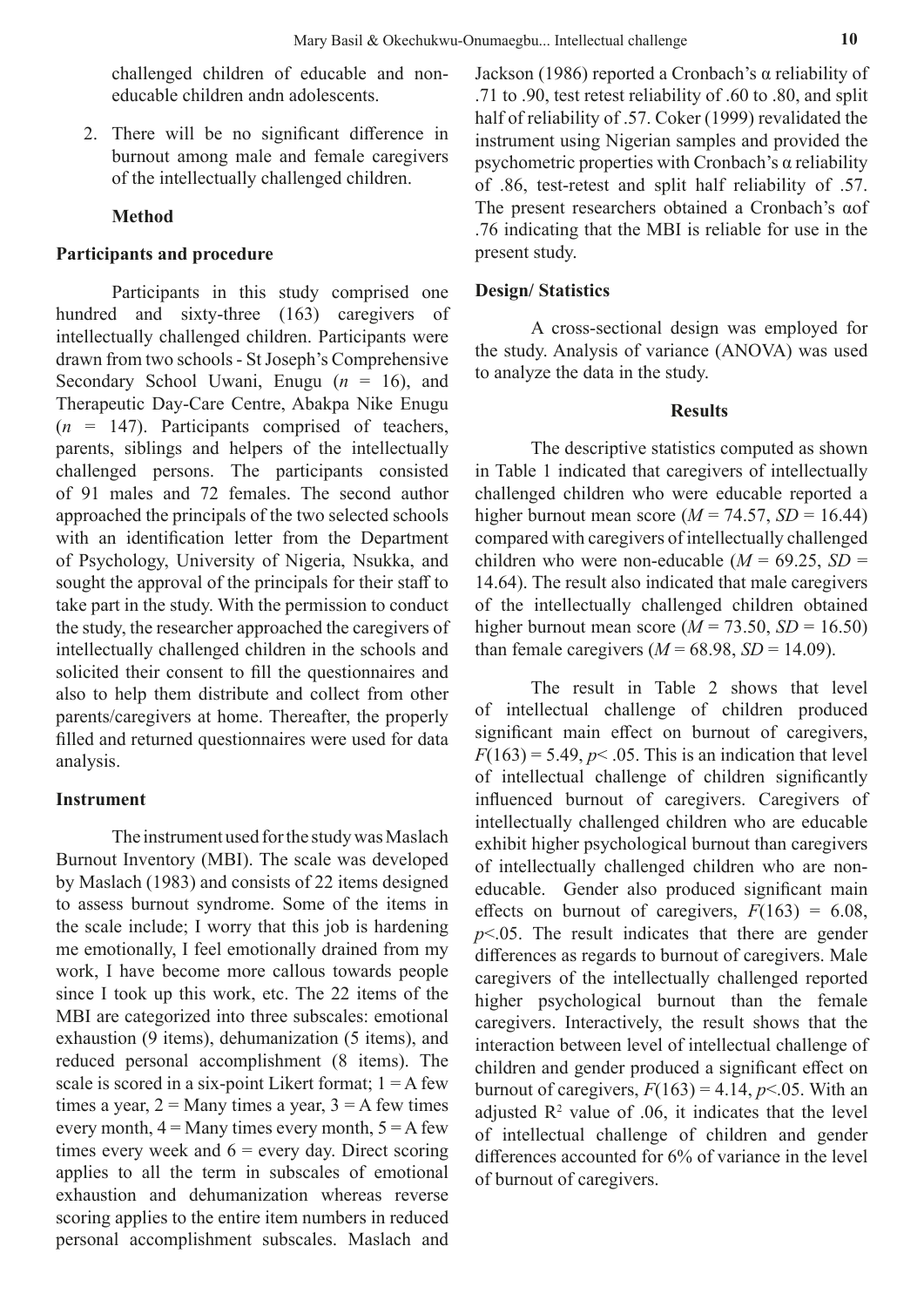| Table 1: Means and Standard Deviation (SD) of level of intellectual challenge of children and gender |  |  |  |
|------------------------------------------------------------------------------------------------------|--|--|--|
| on burnout of caregivers                                                                             |  |  |  |

| <b>Variable</b>                 |              |                | Mean  | SD    |  |
|---------------------------------|--------------|----------------|-------|-------|--|
| Level of intellectual challenge | Educable     | 69             | 74.57 | 16.44 |  |
|                                 | Non-educable | 94             | 69.25 | 14.64 |  |
| Gender                          | Male         | 9 <sub>1</sub> | 73.50 | 16.50 |  |
|                                 | Female       | 70             | 68.98 | 14.09 |  |

**Table 2: A 2-way ANOVA Summary showing the influentce of level of intellectual challenge of children and gender on burnout of caregivers**

| Source of variance (SOV)                    | Type III Sum of<br><b>Squares</b> | DF  | <b>Mean Square</b> | $\bm{F}$ |
|---------------------------------------------|-----------------------------------|-----|--------------------|----------|
| Level of Intellectual Challenge             | 1253.35                           |     | 1253.35            | $5.49*$  |
| Gender                                      | 1386.404                          |     | 1386.40            | $6.08*$  |
| Level of Intellectual Challenge<br>X Gender | 944.41                            |     | 944.41             | $4.14*$  |
| Error                                       | 36242.510                         | 159 | 227.94             |          |
| Total                                       | 872956.00                         | 163 |                    |          |
| Corrected Total                             | 39444.73                          | 162 |                    |          |

*R* Squared = .08 (Adjusted *R* Squared = .06),  $*$ *p* < .05.

#### **Discussion**

This study examined the influence of level of intellectual challenge of children and gender on burnout of caregivers. Findings did not support the hypothesis that level of intellectual challenge would not significantly influence burnout of caregivers. It indicated that level of intellectual challenge significantly influenced burnout of caregivers. The result portrayed that caregivers of educable intellectually challenged children reported a higher mean score compared to those of non-educable intellectually challenged children. The result is inconsistent with study by Diamet (2009) which showed that the mothers of children with higher level of behavioural problems had the most pronounced profile of chronic stress, which is consistent with the symptoms of burnout. It is also inconsistent with the study of Giallo, Wood, Jellet and Porter (2013) which showed that mothers of Autistic Spectrum Disorder (ASD) Children showed the potential of experiencing greater burnout than the mothers of children without the challenge. A study by Mills (2010) found that staff exposed to children with more challenging behaviour reported less burnout than the caregivers who had less of the challenge.

The likely reasons could be that the challenge of training the educable children is higher. This is because the prospect is greater, and the caregivers cannot afford to relent in their pursuit toward achieving

their goals in educating the children. The trainable children appear no different from other children they need more instruction to care for themselves than a child without any intellectual challenge (Jacob & Mullick, 1996). The upbringing of the educable child may become a herculean task for the caregivers. On the other hand, the caregivers of the non-educable ones already know that the children have narrow prospects, therefore, they may not pursue a great outcome. They program themselves and fit into the routine of getting the children to adapt and handle their activities of daily living. It is obviously easier to put a diaper on a child and change it when soiled than to toilet-train a child. People taking care of the educable children are faced with greater challenge than the caregivers of non-educable children. The reason could be because the prospect is narrow for the non-educable children. The extent or severity of their challenge makes it difficult to set high goals for them.

The result did not support the hypothesis that there would be no significant gender differences in burnout of caregivers of the intellectually challenged children. Result showed that male caregivers of intellectually challenged children reported higher psychological burnout than the female caregivers. This result is not consistent with the study done by Adebayo and Osagu (2013), who found that females were more vulnerable to burnout than their male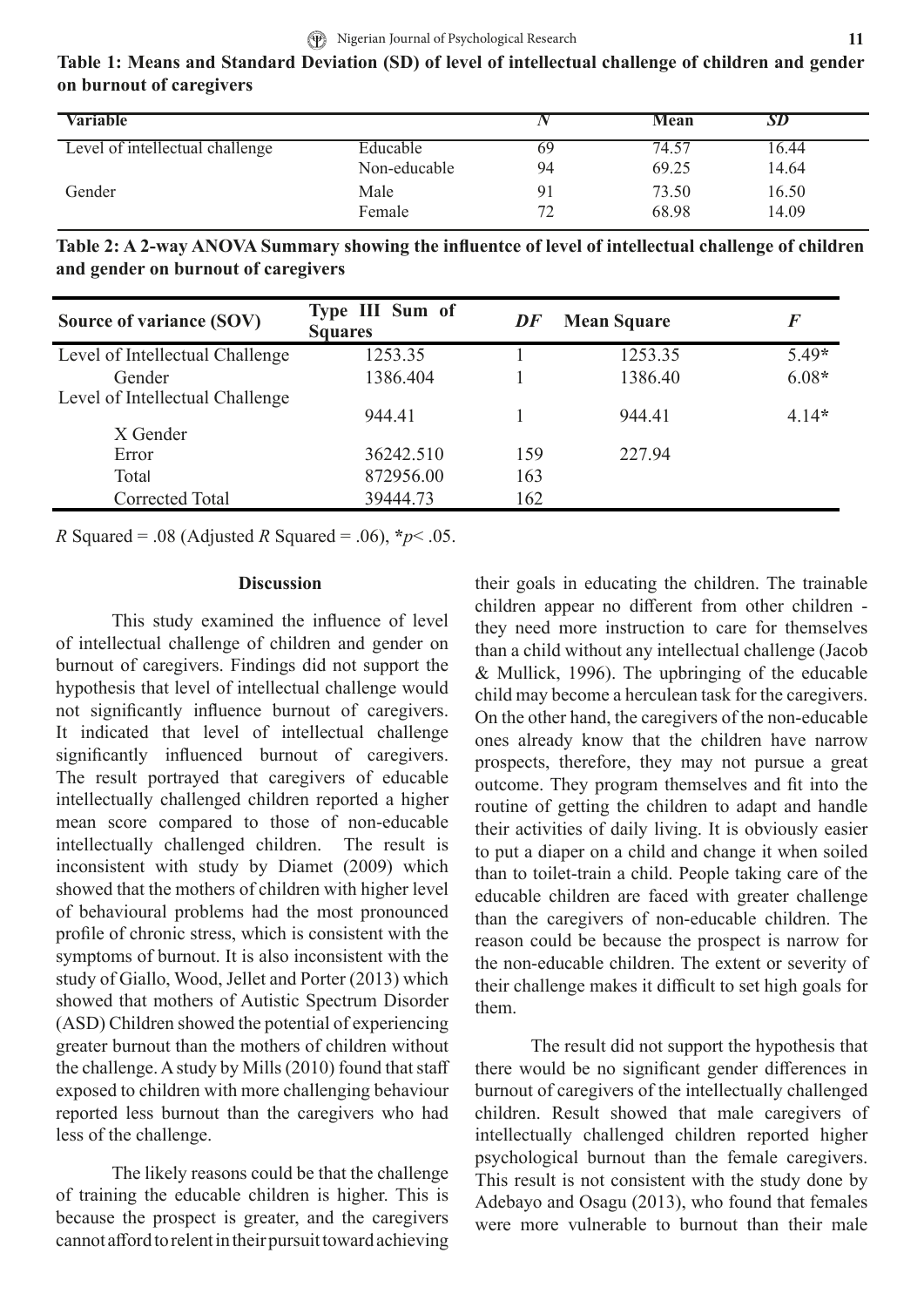counterparts. The likely reasons female caregivers were found to report less burnout than the male caregivers could be because females are more naturally inclined to rendering help that has to do with caring for others, providing for friends, emotional support, counseling about personal problems. Females are by nature, more nurturing than the males. Since caring for the intellectually challenged require more of these qualities, females may exhibit more resilience than the males. Male gender role requires heroism and bravery. Subjecting a man to roles he is not adapted for will certainly bring about stress, with prolonged exposure to stress, burnout ensues. Male caregivers experience more burnout compared to the females as a result of their inability to be as resilient as much as the females in things pertaining nurturing and caring for children with special needs.

The results of the study revealed valuable information about the caregivers of the intellectually challenged children. Some of the limiting factors in this study include that the findings cannot be used to make a wider generalization as participants were all sampled from one state, out of the many in the 6 geopolitical zones in Nigeria. The sample size used in the study seems to be small and may also affect making generalization of the findings due to the nature of participants studied. Researchers who are interested in this issue for subsequent studies should increase the sample size in order to be used for generalization. Also, the participants should be drawn from at least two geopolitical zones, so that better representations will be made, and more insight will be garnered, due to the diversity that culture and belief may pose.

# **Conclusion**

In conclusion, the research finding showed that the level of disability affects burnout of caregivers. Therefore, some form of help or additional aid should be given to the caregivers of the ones with greater challenge. This will make up for the extra demands on the caregivers that drives them to get burnt out. Having known that females are more nurturing than males, they should be encouraged because the special need children in our environment must be cared for. The males who have found themselves in this group either by their own choice as teachers or by natural selection as fathers should be given some support to help them to bounce back and not break down psychologically and/ or physically.

- American Psychiatric Association, APA (2013). *Diagnostic and statistical Manual of mental disorders*, *DSM-V*. Arlington: American Psychiatric Publishing.
- American Psychiatric Association, APA (2000). *Diagnostic and statistical manual of mental disorders* (4th Ed.) Washington, D.C. American Psychiatry Publishing
- Baker, B., Blacher, J. & Olson, M (2003). P r e s c h o o l children with and without
	- developmental delay and behavior problems, parents,optimism and well-being*. Journal of Intellectual disabilityResearch, 49,* 575- 590.
- Baker, B., Blacher, J., Kopp, C., & Kremu, B. (1997). Parenting children with mental retardation. *Intellectual Developmental Disorder*, *20,* 1-45.
- Baker, B., McIntgre, L., Blacher, J., Crnic, K.,Edelbrock, C., & Low, C. (2003). Preschool children with and without developmental delay, behavioral problems and parenting stress over time. *Journal of Intellectual Disability Research, 49*, 217-230.
- Coker, A. (1999*.) Assessment of burnout syndrome (unpublished)* . M.Sc. Research Project. Department of Psychology, University of Lagos.
- Daily, D., Ardinger, H., & Holmes, G. (2000).Identification and evaluation of mental retardation. *American Family Physician, 61,* 1059-1067.
- Deater-deckard, K. (2005). Parenting stress and children development: *Infant and Child Development,13,* 111-115.
- Eagly, A. (1987). *Sex differences in social behaviour*: *A social role interpretation*. Hillsdale, NJ: Eribaum.
- Eagly, A., & Crowley, M. (1987). Gender and helping behaviour: A meta- analytic review of the social psychology literature. *Psychological Bulletin,100,* 283-308.